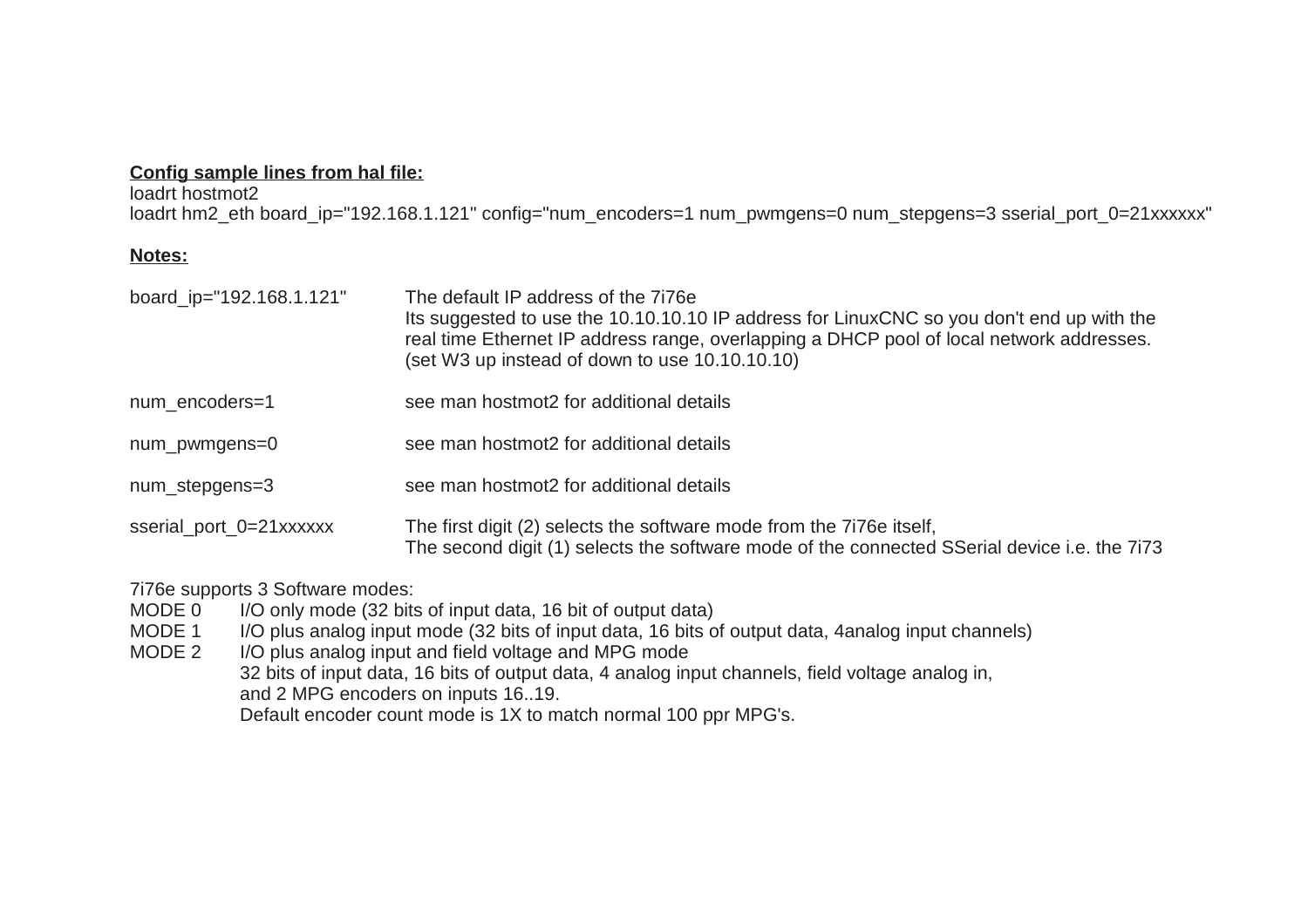

|                | <u>Jumpers:</u> |                      |
|----------------|-----------------|----------------------|
| W1             | : left          | (default)            |
| W <sub>2</sub> | : down          | (default)            |
| W <sub>3</sub> | : down          | (default)<br>$\star$ |
| W4             | : up            | (default)            |
| W <sub>5</sub> | up<br>t.        | (default)            |
| W6             | $:$ up          | (default)            |
| W7             | : down          | (default)            |
| W8             | : left          | (default)            |
| W9             | :up             | (default)            |
| W10            | ∴ left          | (default)            |
| W11 : left     |                 | (default)            |
|                | $W12:$ down     | (default)            |
| $W13:$ left    |                 | (default)            |

\* Its suggested to use the 10.10.10.10 IP address for LinuxCNC so you don't end up with the real time Ethernet IP address range, overlapping a DHCP pool of local network addresses. (set W3 up instead of down to use 10.10.10.10)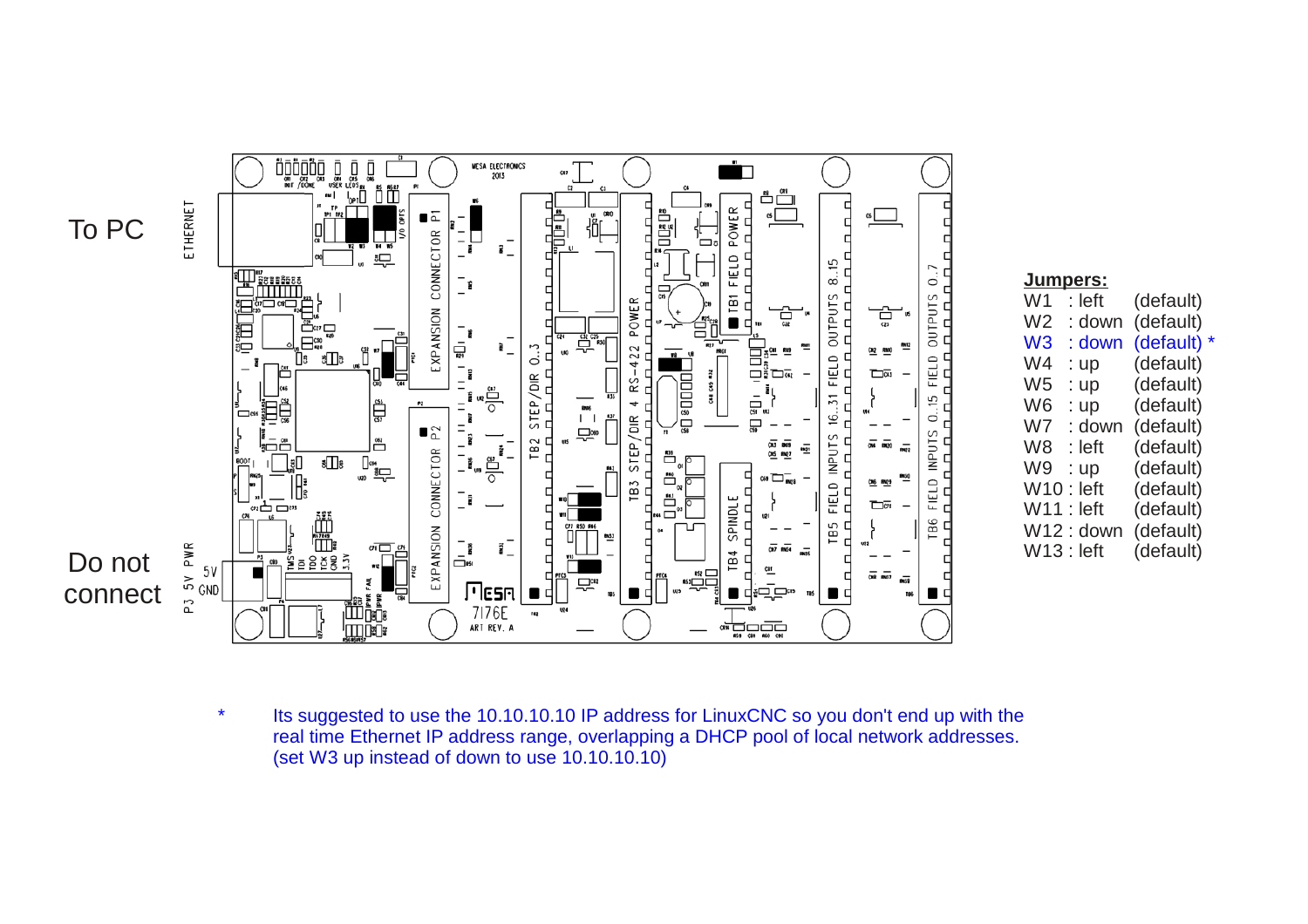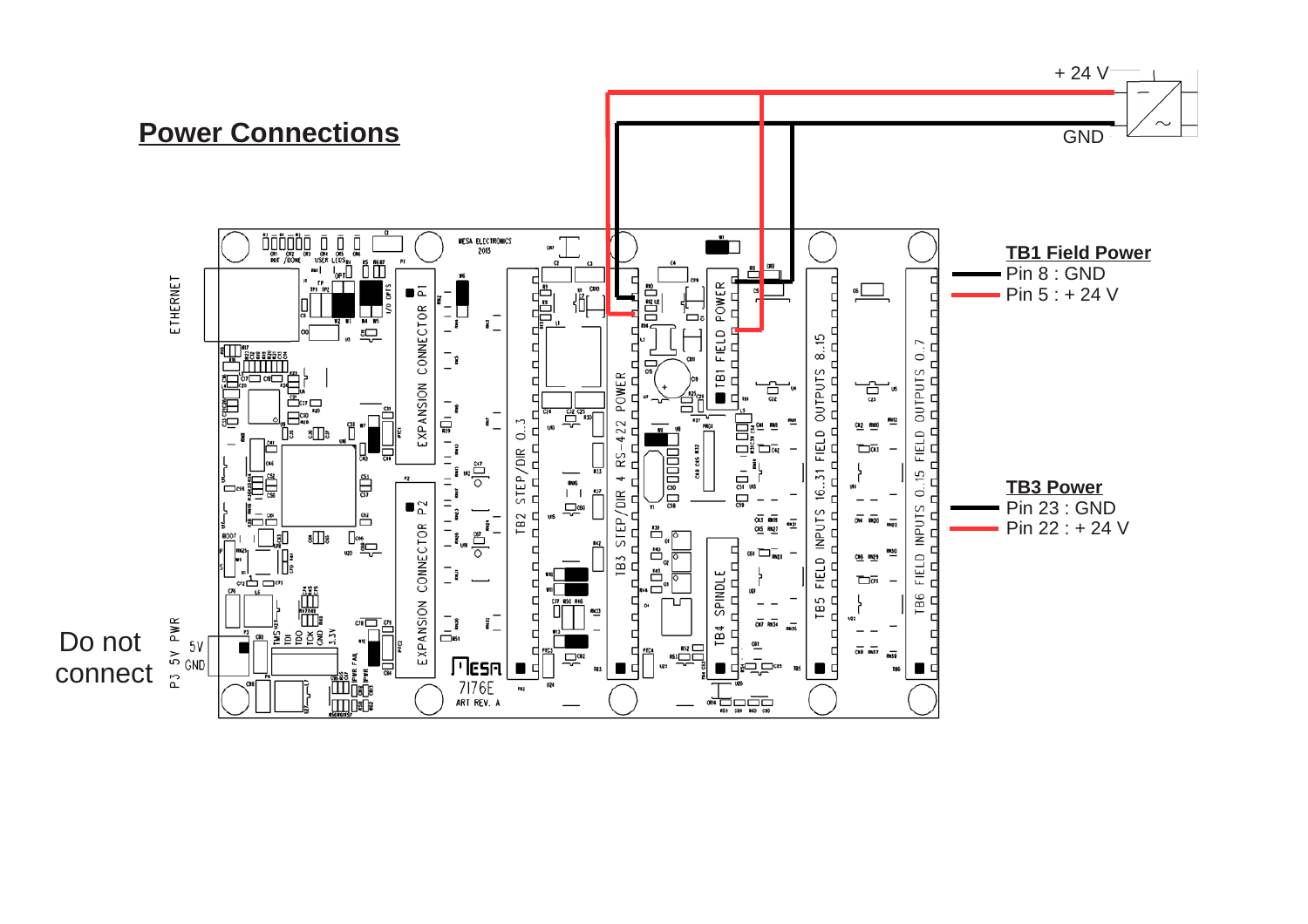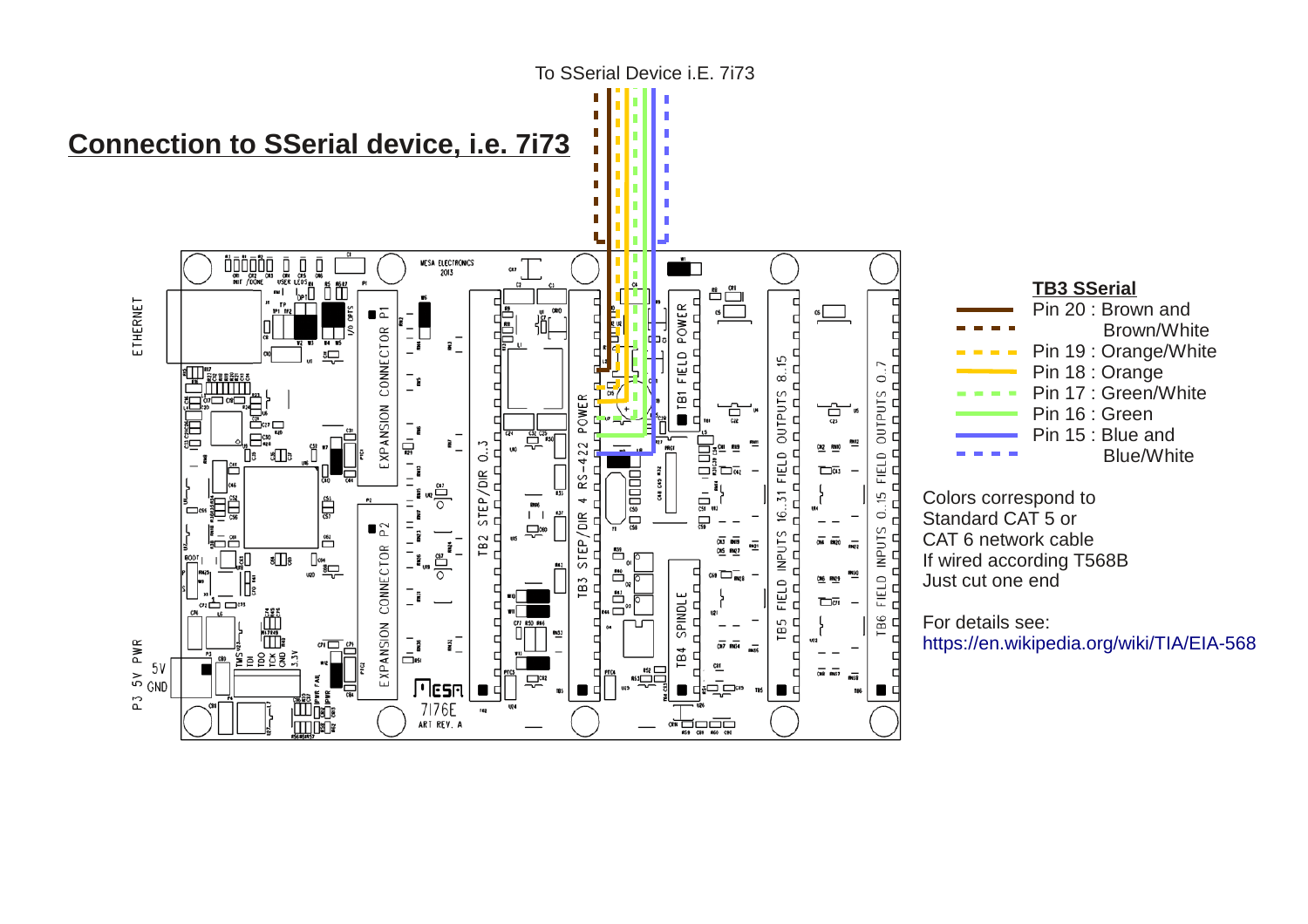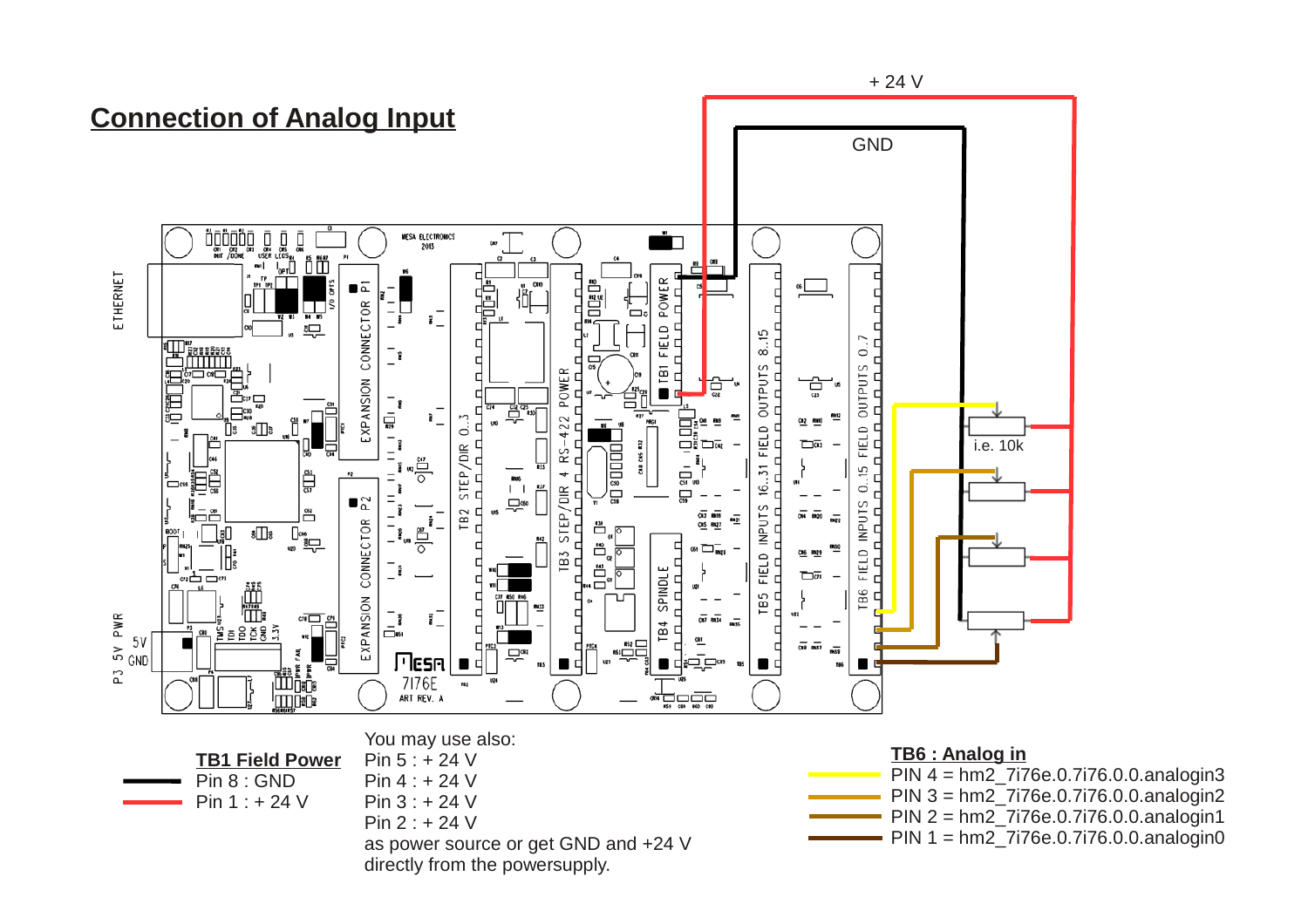

#### **TB6 : Digital in** PIN 16 = hm2\_7i76e.0.7i76.0.0.input-15 PIN 15 = hm2\_7i76e.0.7i76.0.0.input-14 PIN 14 = hm2\_7i76e.0.7i76.0.0.input-13 PIN 13 = hm2\_7i76e.0.7i76.0.0.input-12 PIN 12 = hm2\_7i76e.0.7i76.0.0.input-11 PIN 11 = hm2\_7i76e.0.7i76.0.0.input-10 PIN 10 = hm2\_7i76e.0.7i76.0.0.input-09 PIN 9 = hm2\_7i76e.0.7i76.0.0.input-08 PIN 8 = hm2\_7i76e.0.7i76.0.0.input-07 PIN 7 = hm2\_7i76e.0.7i76.0.0.input-06 PIN 6 = hm2\_7i76e.0.7i76.0.0.input-05 PIN 5 = hm2\_7i76e.0.7i76.0.0.input-04 Do not use hm2\_7i76e.0.7i76.0.0.input-03 hm2\_7i76e.0.7i76.0.0.input-02 hm2\_7i76e.0.7i76.0.0.input-01 hm2\_7i76e.0.7i76.0.0.input-00 As they are used as analog input **TB5 : Digital in** PIN 16 = hm2\_7i76e.0.7i76.0.0.input-31 PIN 15 = hm2\_7i76e.0.7i76.0.0.input-30 PIN 14 = hm2\_7i76e.0.7i76.0.0.input-29 PIN 13 = hm2\_7i76e.0.7i76.0.0.input-28 PIN 12 = hm2\_7i76e.0.7i76.0.0.input-27 PIN 11 = hm2\_7i76e.0.7i76.0.0.input-26 PIN 10 = hm2\_7i76e.0.7i76.0.0.input-25

- PIN 9 = hm2\_7i76e.0.7i76.0.0.input-24
- PIN 8 = hm2\_7i76e.0.7i76.0.0.input-23
- PIN 7 = hm2\_7i76e.0.7i76.0.0.input-22
- PIN 6 = hm2\_7i76e.0.7i76.0.0.input-21
	- $=$  hm2 $-7i76e.0.7i76.0.0.$ input-20

### Do not use

hm2\_7i76e.0.7i76.0.0.input-19 hm2\_7i76e.0.7i76.0.0.input-18 hm2\_7i76e.0.7i76.0.0.input-17 hm2\_7i76e.0.7i76.0.0.input-16 As they are used as MPG input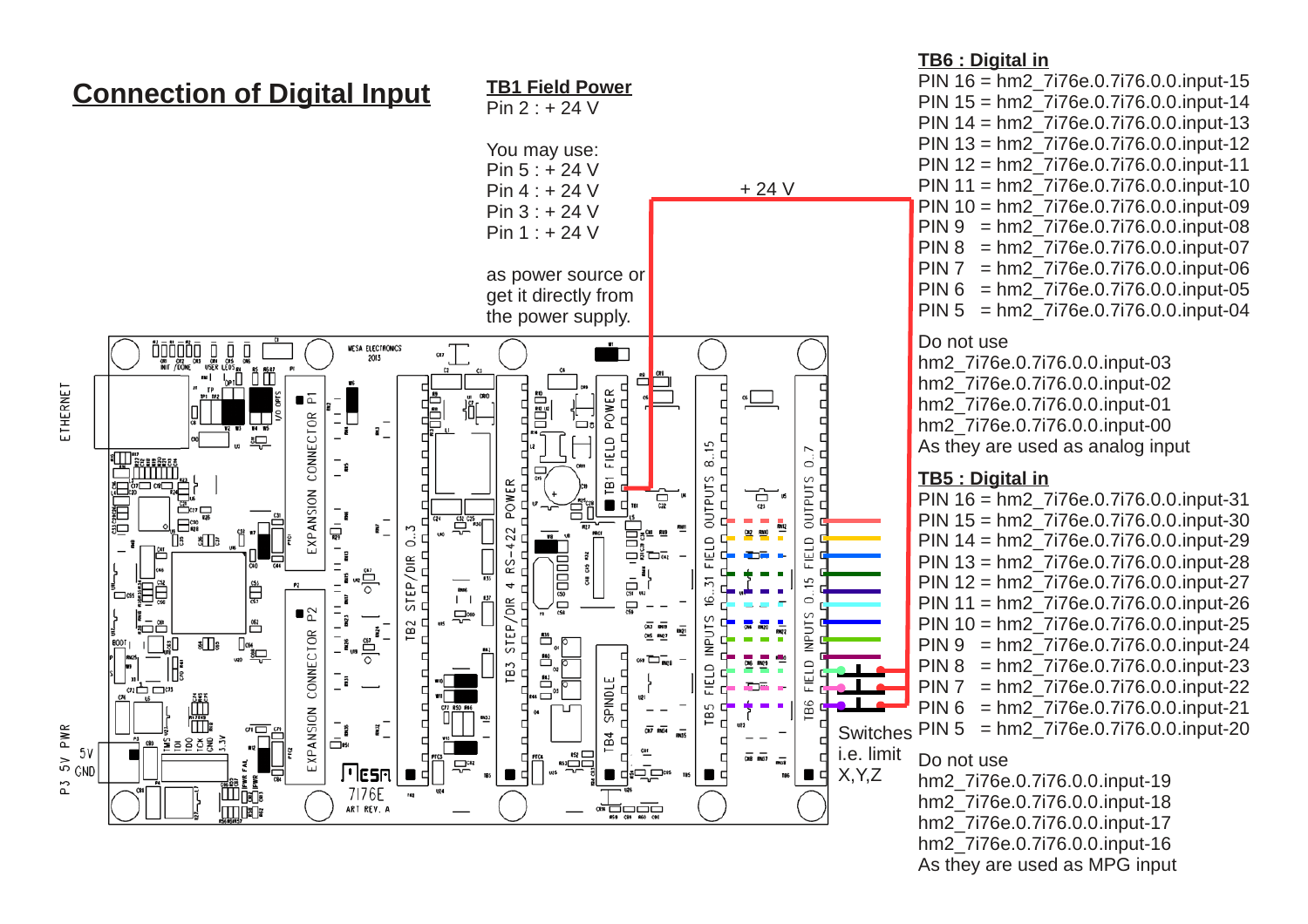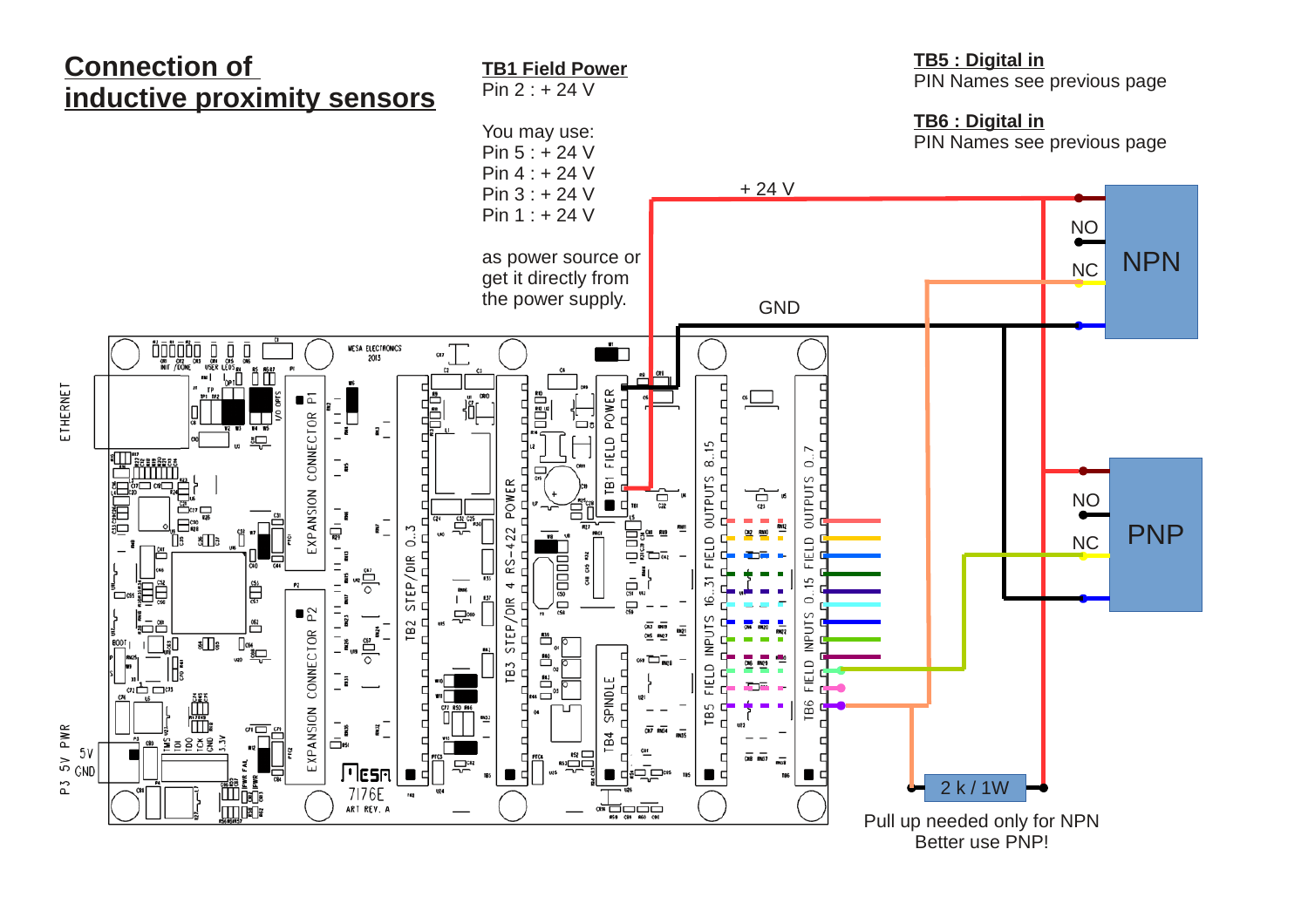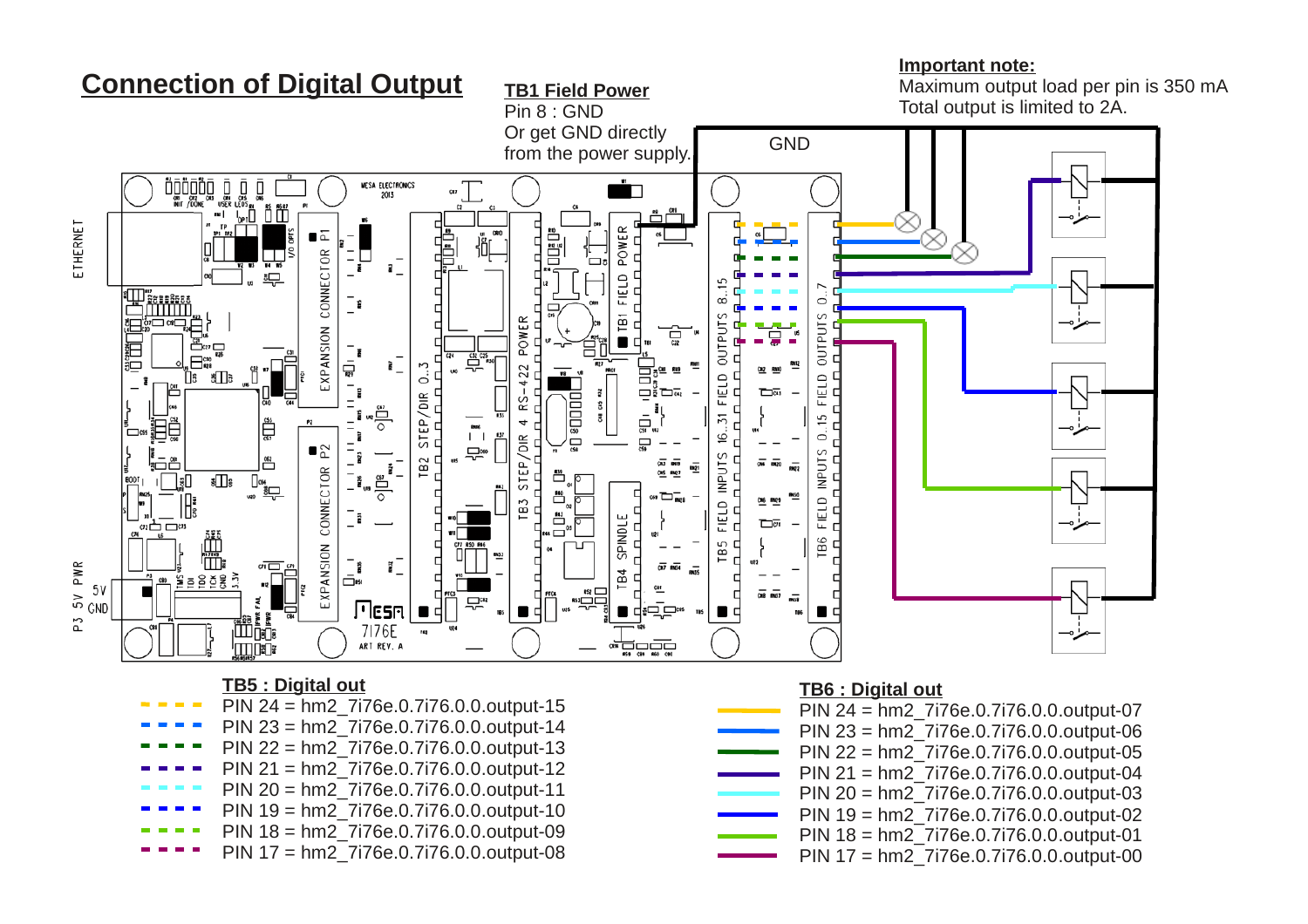# **Connection of MPG's**

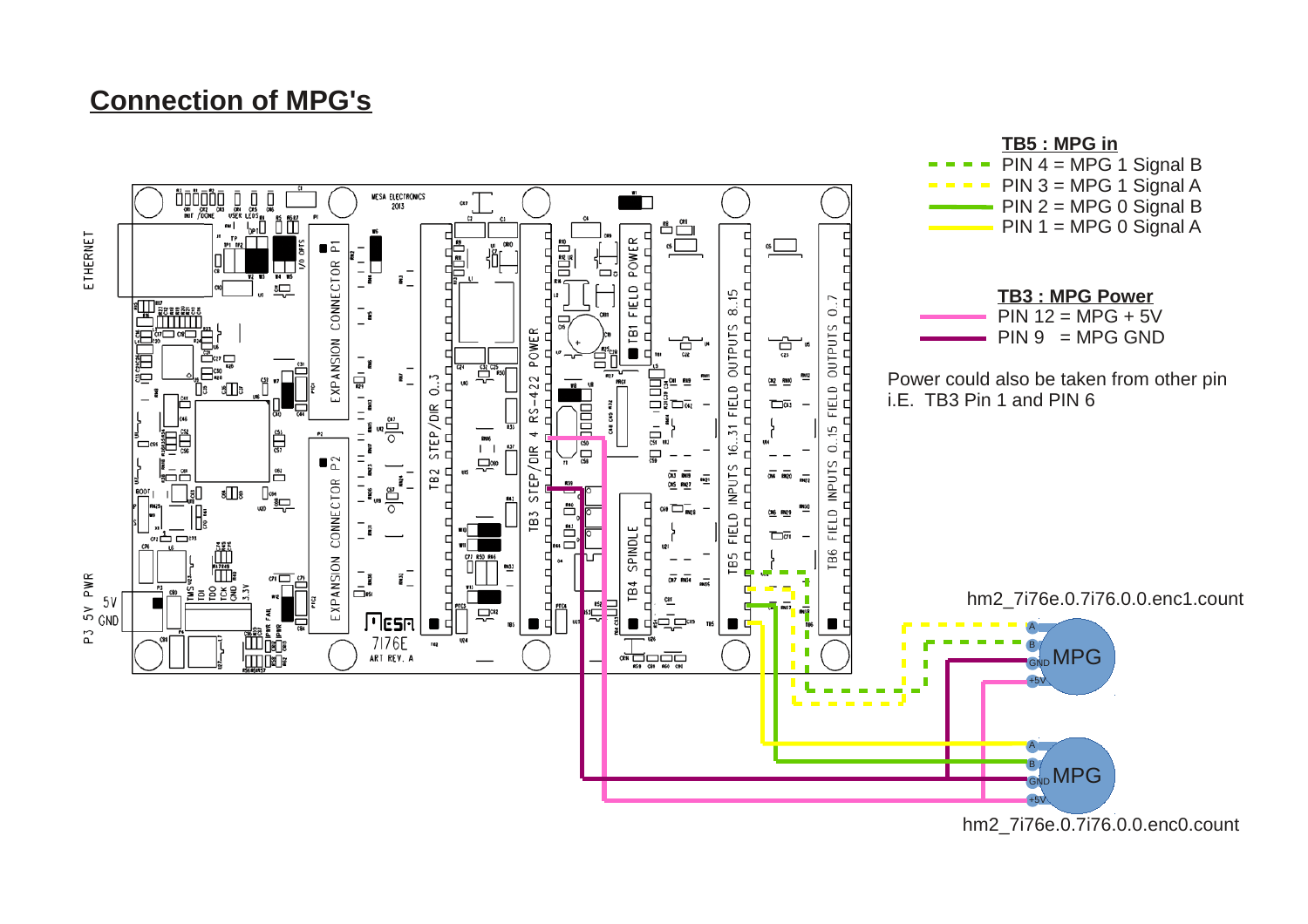# **Connection of Steppers**

**Note:**



Not used pins can not be used as IO Pin, even if not all stepper are used

## $PIN 23 = DIR +$  : Stepper 3  $PIN 22 = DIR-$  : Stepper 3  $PIN 21 = STEP+$  : Stepper 3 PIN  $20 =$  STEP - : Stepper 3  $PIN 19 = GND$  : Stepper 3 PIN  $18 = +5V$  : Stepper 2  $PIN 17 = DIR+$  : Stepper 2  $PIN 16 = DIR-$  : Stepper 2 PIN  $15 =$  STEP+ : Stepper 2 PIN  $14 =$  STEP - : Stepper 2  $PIN 13 = GND$  : Stepper 2 PIN  $12 = +5V$  : Stepper 1  $PIN 11 = DIR +$  : Stepper 1  $PIN 10 = DIR-$  : Stepper 1 PIN  $9 = STEP+$  : Stepper 1 PIN  $8 =$  STEP - : Stepper 1 PIN  $7 = GND$  : Stepper 1 PIN  $6 = +5V$  : Stepper 0 PIN  $5 = DIR +$  : Stepper 0 PIN  $4 = DIR -$  : Stepper 0  $PIN 3 = STEP+$  : Stepper 0 PIN 2 = STEP - : Stepper 0  $PIN 1 = GND$  : Stepper 0

**TB2 : Stepper in**

PIN  $24 = +5V$  : Stepper 3

| <b>TB3: Stepper in</b> |             |
|------------------------|-------------|
| PIN $6 = +5V$          | : Stepper 4 |
| $PIN 5 = DIR +$        | : Stepper 4 |
| $PIN 4 = DIR-$         | : Stepper 4 |
| $PIN 3 = STEP+$        | : Stepper 4 |
| $PIN 2 = STEP -$       | : Stepper 4 |
| $PIN 1 = GND$          | : Stepper 4 |

| Type 0     | Type2 |
|------------|-------|
| $+5V$      | $+5V$ |
| DIR +      | A     |
| DIR-       | А-    |
| STEP +     | B     |
| STEP-      | В-    |
| <b>GND</b> | GND   |

Sets the type to be used:

Type  $0 = step/dir$ 

Type  $1 = \text{up}/\text{down}$ 

Type  $2 =$  quadratur  $A/B$ 

Type  $3 =$  Three phase full step Etc.

See "man stepgen" for all details